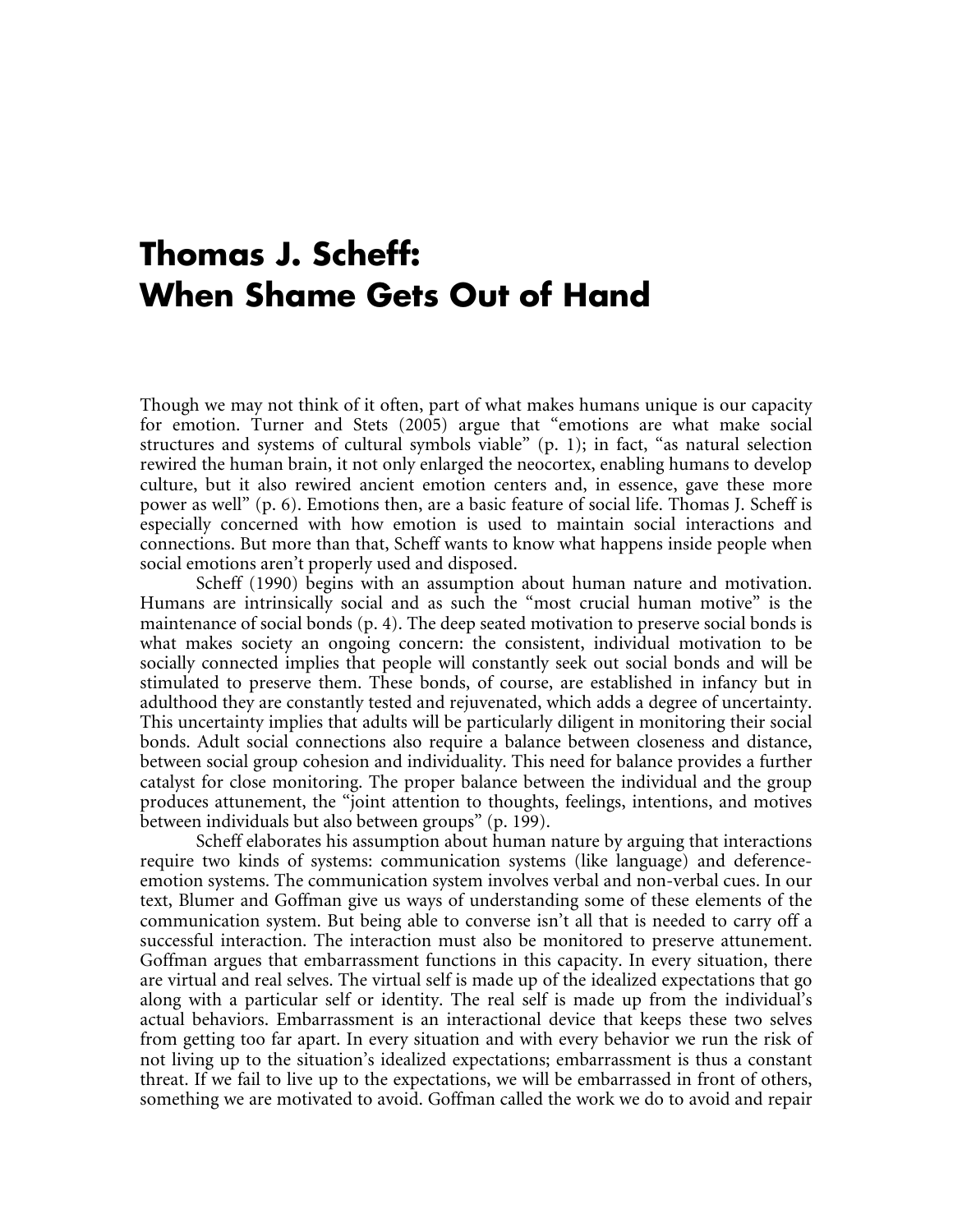embarrassment "face work." Notice that I said that embarrassment is an *interactional* device; it is something that is done among people within an interaction. Scheff argues that there is a social psychological component to the deference-emotion system as well. Embarrassment works *among* people, shame works *within* people.

Scheff argues that because people are motivated to maintain social bonds, pride and shame are the most basic and powerful of all social emotions. Here Scheff is drawing on Charles Horton Cooley's notion of the looking-glass self. Cooley argued that people are almost continually monitoring their behaviors. There are three phases to this monitoring. First, we imagine what we look like to other people. It isn't enough for us to know what we look like in a physical mirror; we have to know what that image looks like to others. So, we imagine it. We put ourselves in their shoes and look back at our self. Second, we imagine how they feel about how we look. Do they like the way we look or not? Am I dressed and acting appropriately? And, then, third, we have an emotional response to their feelings. That emotional response is either pride or shame.

Pride and shame are intense emotions, because they guard the social bond. Pride is felt by the individual when the social bond is intact, and shame results when the bond is threatened or severed. And both of these are socially reflective emotions. That is, they come about almost exclusively as the result of the kind of comparisons that Cooley talked about. The pride that a football player demonstrates after he makes a touchdown is certainly pride in his own accomplishment, but it is the fact that the touchdown was accomplished in front of a crowd that generates the pride. He is proud because he maintained and strengthened the social bonds with his team and its fans. The same is true with shame. Think about a football player who drops the ball. Dropping the ball threatens the social bond with the team and the fans. Typically, the football player doesn't shrug his shoulders after dropping the ball. He may hang his head or shake his fist in a downward movement, indicating shame and one of its companion emotions, anger. Or, he may do nothing at all—shame is often unacknowledged.

The interesting thing about pride and shame is that they act differently. Pride is usually expressed directly and cleanly. It is a joyous emotion that invites public displays, within, of course, cultural limits. Shame, on the other hand, is something dark that invites us to hide or downplay it. In order to document this tendency of shame, Scheff (1990) cites the work of research psychoanalyst Helen Lewis (pp. 15 – 19). In the cases that Lewis studied, there was a marked change in the patients' manner when they felt they were being negatively evaluated (negative evaluation is "the central context for shame" (p. 86)). The patients became sullen, demonstrated speech interruptions (such as stammering), and there were marked decreases in the volume of the patients' voice. The most interesting thing to both Lewis and Scheff is that the shame was never named. When feelings were named, they were called low self-esteem, feeling foolish, stupid, inadequate, awkward, exposed, vulnerable, and so forth; but they were never called shame. Lewis characterizes this type as *overt and undifferentiated shame*: the person overtly acts out the feeling but it is experienced as a diffuse negative emotion. Shame remains unacknowledged.

Shame can also be bypassed. *Bypassed shame* appears to be directly experienced as shame yet it is avoided. With undifferentiated shame, the mind seems to slow down, burdened under the inability to identify the emotion. With bypassed shame, the mind seems to be working hard at keeping away from the issue. Patients experiencing this type of shame became obsessive. Their talk sped up and they endlessly repeated a story or series of stories. These patients were intellectually active but unable to make decisions or resolve issues. Lewis characterizes this state as an "insoluble dilemma." In this state the patient seems to "be taken up with the unresolved scene to the point that she is unable to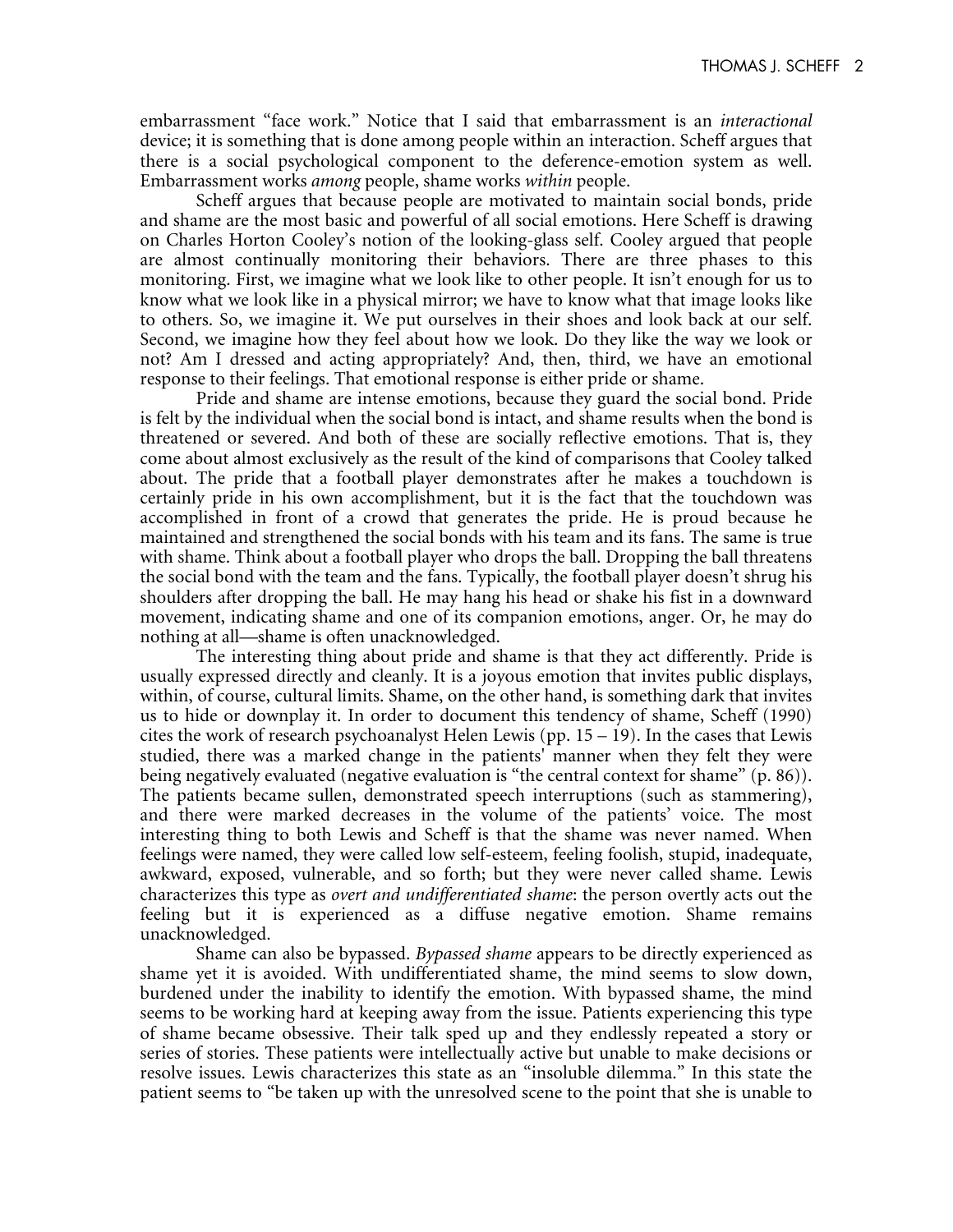become effectively involved in events in the present even though there is no obvious disruption" (p. 87). The patient seems to be avoiding the emotional pain of shame before it can be completely felt.

With both bypassed and undifferentiated shame, shame is hidden, which explains why we are so rarely aware of it. Scheff, like Mead and Cooley, argues that we are almost continually evaluating our self socially, even when we are alone; this kind of monitoring implies evaluation that results in either pride or shame; thus, "adults are virtually always in a state of either pride or shame, usually of a quite unostentatious kind" (p. 82). Yet we rarely experience shame because shame tends to be hidden. Part of the reason that shame is concealed is due to our culture. Scheff argues that modern societies have developed two defenses against feeling the loss of secure social bonds: the myth of individualism and a simplistic understanding of the relationship between individuals and the social environment. Both of these give us an ideological base from which to deny shame.

Another reason that shame tends to be hidden is that shame is recursive; that is, it reacts back on itself. As I noted earlier, pride is fairly straightforward: it is felt and expressed within cultural limits. We can experience the same pride numerous times in different situations with different people. For example, you can show your new tattoo to different people who understand its meaning and each time feel a sense of strong social bonds (pride). We can thus experience pride repeatedly, but pride doesn't act back on itself: we usually aren't proud because we experience pride. Even saying "I'm proud of my pride" sounds intuitively odd. We can, however, experience additional shame because we feel shame: "My shame shames me."

It is actually a bit more complex than that. Shame has accompanying emotions, the most important of which is anger. Because of shame, we become angry at our self for getting us into the situation, or we might feel anger at the situation, or we might be angry with the other person for instigating or pointing out the issue that brought us shame in the first place. But shame doesn't stop with anger: anger destroys social bonds, even the social bond with our self, and so we feel further shame. We tend to hide shame, then, because its presence creates more shame.

Yet, hiding a recursive process doesn't make it go away or stop. In fact, if left unattended, recursive loops tend to cycle through almost endlessly. In this case, shame and anger cycle back and forth mutually reinforcing one another. Scheff calls this a feeling trap. A *feeling trap* is an emotional loop that is generally bound together by shame. We can experience a number of intense emotions, such as grief, fear, normal anger, and so on. These are usually felt and then discharged in the normal course of life. However, if we feel ashamed of our emotion, and the shame isn't acknowledged, then "a repeating loop of self-perpetuating emotions may occur" (p. 199). These repeating loops can potentially take place within three locales or levels: within a person, between two people (embarrassment is contagious), or a combination of both. Scheff refers to the latter as a "triple spiral:" a loop within each of the participants and the third loop between them.

I've diagramed Scheff's idea of the shame cycle in Figure S.1. Shame begins with a feeling that the social bond has been broken. In these situations we sense a lack of deference or respect, as well as a negative evaluation of self by others and our self. The resultant shame can be acknowledged or unacknowledged. According to Scheff, acknowledging shame for what it is discharges the shame. Recognizing shame prevents anger, which is one of the triggers that begins the recursive loop. Acknowledging shame also creates a situation where it is possible to feel pride, pride at repairing or preserving the social bond. Unacknowledged shame creates the feeling trap and results in some predictable consequences and symptoms, for both the person and their social bonds. We've noted some of these effects already, such as decreased or rapid talking, depending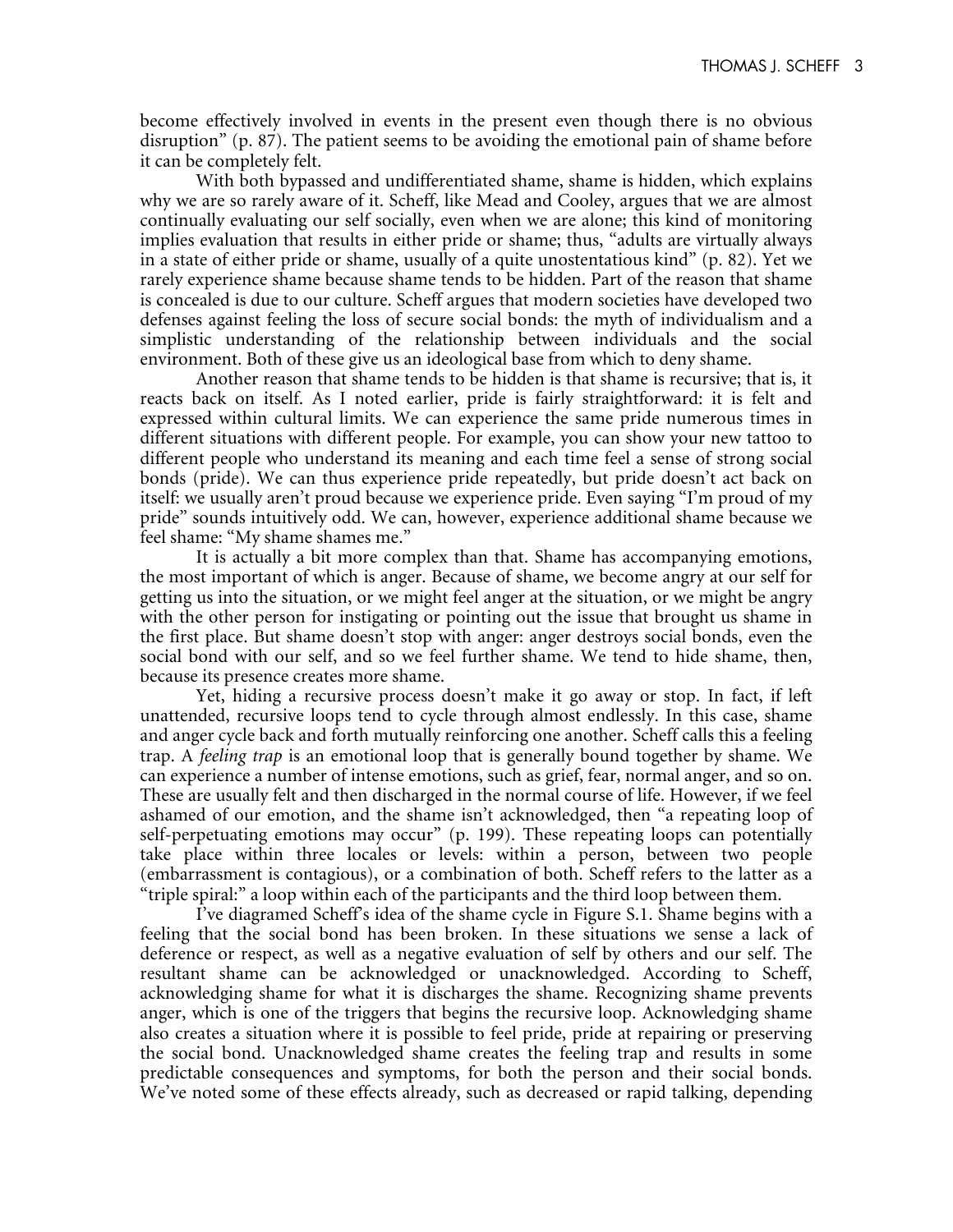on whether the shame is undifferentiated or bypassed. But one of the more important effects of unacknowledged shame is low self-esteem.

## **Figure S.1 about here**



Self-esteem is a diffuse feeling of how we are standing up to evaluation. Obviously, if the evaluation is high, our sense of self-admiration will be too; and the opposite is true as well. As Scheff argues, one of the most important points for self-evaluation, if not the most important point, concerns social bonds. We are constantly monitoring our self in terms of whether or not we are maintaining or breaking social connections. As we've seen, embarrassment is the outward and shame the inward expression of a broken social bond. Thus, "low self-esteem might be conceptualized as a tendency toward endlessly recursive shame, spirals of potentially limitless intensity and duration" (p. 93). Scheff argues that self-esteem feeling traps can set up explosive chain reactions, such as "explosive episodes of acute panic (a shame-fear alternation), resentment (shame-anger alternation, with anger directed out), and guilt (shame-anger sequences, with the anger directed in)" (p. 93).

Interestingly, Scheff also links self-esteem to genius. Randall Collins argues that creativity is linked to specific kinds of ritual patterns: long periods of solitude linked with short, but intense ritualized activities. This pattern allows the individual the freedom from social constraint that is necessary for creativity as well as the needed emotional energy to propose and defend new ideas. Scheff argues that two additional components are necessary for the development of genius: nurtured talent and high self-esteem. Scheff assumes a broad range of talent; that is, most people are talented in one or many fields. And Scheff takes language acquisition in the young as the archetypical nurturing of talent: quite a bit of the literature in modern linguistics indicates that lang uage is so complex that even the simplest expressions are acts of genius.

Scheff thus asks, "If humans have the capacity for genius in all areas, not just in language, why does genius appear in everyone in language but almost never in other areas?" (p. 159) Scheff notes five qualities of language acquisition that may give provide initial guidance: 1) infants are exposed to language almost from the moment they are born; 2) language acquisition is utterly interactive; 3) training in language is given by experts (native speakers); 4) language instruction is built up using the child's own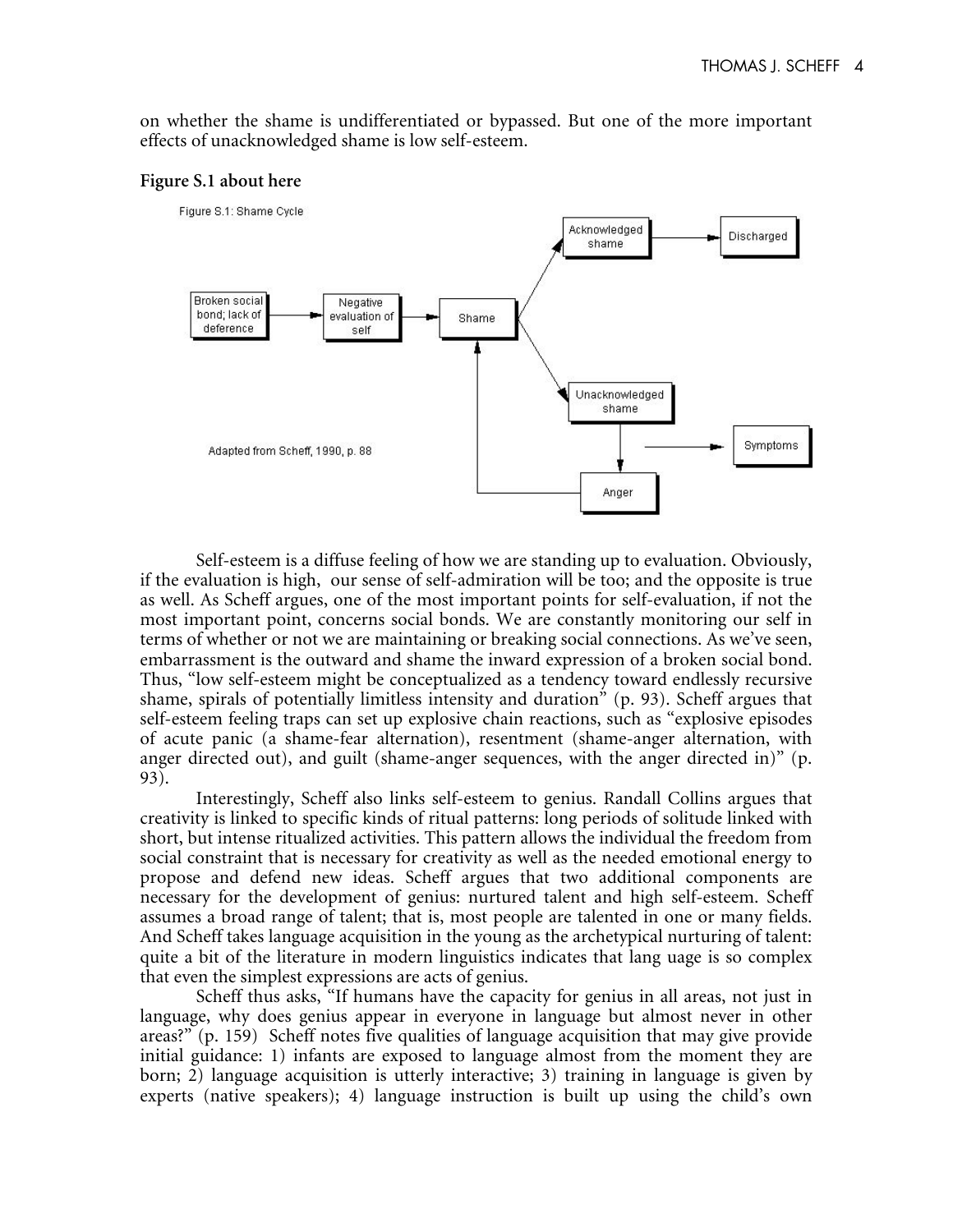spontaneous gestures; and 5) the pattern of reward and punishment is unique: parents generally concentrate on rewarding progress rather than punishing error, and the rewards are emotionally exuberant.

There are obvious lessons that we can glean from these points, which Scheff argues may help release creative genius. One such example is training by experts. Scheff claims that there is a general pattern among recorded geniuses: most were exposed to early training by experts, such as artists, musicians, and so on. However, Scheff's main concern is with the place that self-esteem has in enabling genius: "for genius to appear, the bearer must have extraordinarily high self-esteem, be able to catch his or her first thoughts in flight, and have the confidence to develop and express these thoughts" (173). We can see some links between the five points of language acquisition and this issue of self-esteem. One clear link is the reward and punishment pattern. Concentrating on rewards for success rather than punishment for failure will preserve social bonds and give the child or adult a sense of pride and, thus, high self-esteem.

But there is perhaps a more important point to bring out about self-esteem and genius. As I noted earlier, shame can be acknowledged or unacknowledged; if unacknowledged, a feeling trap is almost unavoidable. But once begun, how can we escape a feeling trap? Scheff tells us that most of our attempts fail. Often times we chastise our self, "you should be ashamed for doing that to your friend." Once we understand the dynamic of shame, it is obvious that tactic only worsens the trap. A frequent technique used in counseling is to get the client or patient to "act out" their feelings. This method doesn't usually work because it ignores the shame component and it often times results in the client feeling embarrassed due to the artificiality of the emotion and situation.

The one technique that "almost always dispels shame is laughter" (p. 172). It seems that Scheff includes both the direct and general features of laughter in this technique. Laughter is directly related to shame in the moment. Shame and embarrassment usually stem from specific moments of inappropriate behavior that threaten social bonds. If in those moments we laugh rather than becoming embarrassed, the incident is redefined and the social bonds are preserved in that laughter is contagious. Laughter also has general characteristics that appear to have diffuse, positive effects. In the last few years, laughter has been getting quite a bit of press as a restorative health technique. Any brief internet search will find literally hundreds of thousands of sites and news articles relating to the benefits of laughter. There are references to "laughter medicine," "laughter yoga," international laughter clubs, and such organizations as the Association for Applied and Therapeutic Humor. Both the general effects of laughter and the situational use of laughter disrupt the shame cycle: "Good-natured laughter, if it occurs immediately when shame is evoked, avoids entry into the spiral. If it occurs when the spiral is in operation, it ends the cycle" (p. 172).

Because of the link between the shame/pride cycle and self-esteem, and the link between self-esteem and genius, Scheff argues that a defining characteristic of geniuses is that they are laughers, especially during their most creative periods. Scheff gives numerous examples, but his most compelling evidence comes from the diaries of Richard Wagner's wife. Wagner is a noted composer from the Romantic period; he is most famous for his opera, The Ring, which takes about 16 hours to perform. In the diaries, there are more than 300 entries about Wagner's laughter. Most of the entries come from the first part of the diaries, which correspond to Wagner's creative period, and give accounts of "prolonged, hearty, and completely involving fits of laughter" (p. 174). The use of laughter to dispel shame will require much more empirical work; but Scheff does leave us with an interesting theoretical point.